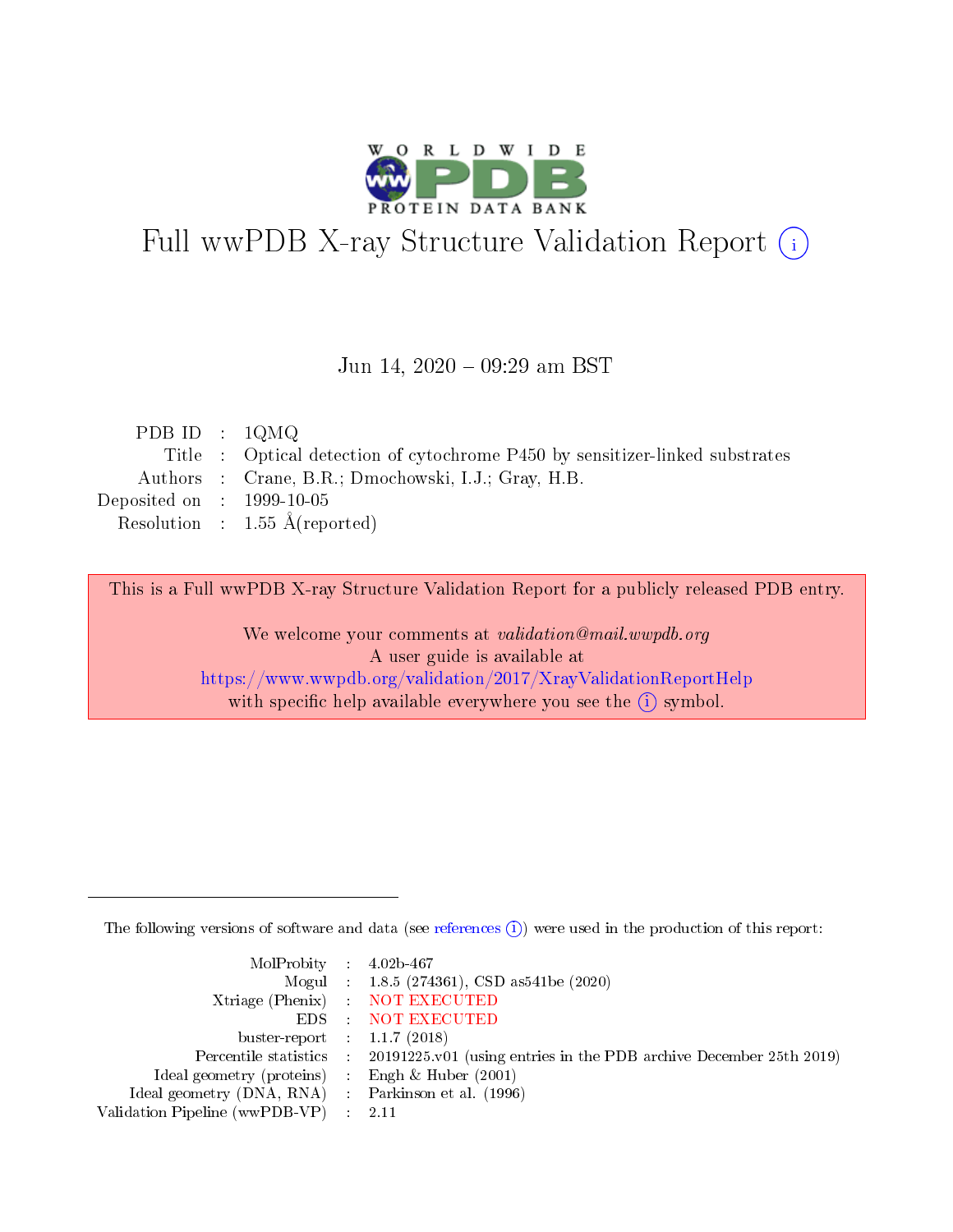# 1 [O](https://www.wwpdb.org/validation/2017/XrayValidationReportHelp#overall_quality)verall quality at a glance  $(i)$

The following experimental techniques were used to determine the structure: X-RAY DIFFRACTION

The reported resolution of this entry is 1.55 Å.

Percentile scores (ranging between 0-100) for global validation metrics of the entry are shown in the following graphic. The table shows the number of entries on which the scores are based.



| Metric                | Whole archive<br>$(\#\text{Entries})$ | Similar resolution<br>$(\#\text{Entries}, \text{resolution range}(\text{\AA}) )$ |
|-----------------------|---------------------------------------|----------------------------------------------------------------------------------|
| Clashscore            | 141614                                | $1529(1.56-1.56)$                                                                |
| Ramachandran outliers | 138981                                | $1498(1.56-1.56)$                                                                |
| Sidechain outliers    | 138945                                | $1495(1.56-1.56)$                                                                |

The table below summarises the geometric issues observed across the polymeric chains and their fit to the electron density. The red, orange, yellow and green segments on the lower bar indicate the fraction of residues that contain outliers for  $\geq=3$ , 2, 1 and 0 types of geometric quality criteria respectively. A grey segment represents the fraction of residues that are not modelled. The numeric value for each fraction is indicated below the corresponding segment, with a dot representing fractions  $\leq=5\%$ 

Note EDS was not executed.

| Mol | ${\rm Chain}$ | Length | Quality of chain |     |  |
|-----|---------------|--------|------------------|-----|--|
|     |               |        |                  |     |  |
|     | . .           | 414    | 84%              | 13% |  |

The following table lists non-polymeric compounds, carbohydrate monomers and non-standard residues in protein, DNA, RNA chains that are outliers for geometric or electron-density-fit criteria:

| Mol |                 | $\vert$ Type $\vert$ Chain $\vert$ |        |  | Res   Chirality   Geometry   Clashes   Electron density |
|-----|-----------------|------------------------------------|--------|--|---------------------------------------------------------|
|     | DRB             |                                    | 419[B] |  |                                                         |
|     |                 |                                    | 423    |  |                                                         |
|     | $\cap$ m $\cap$ |                                    |        |  |                                                         |

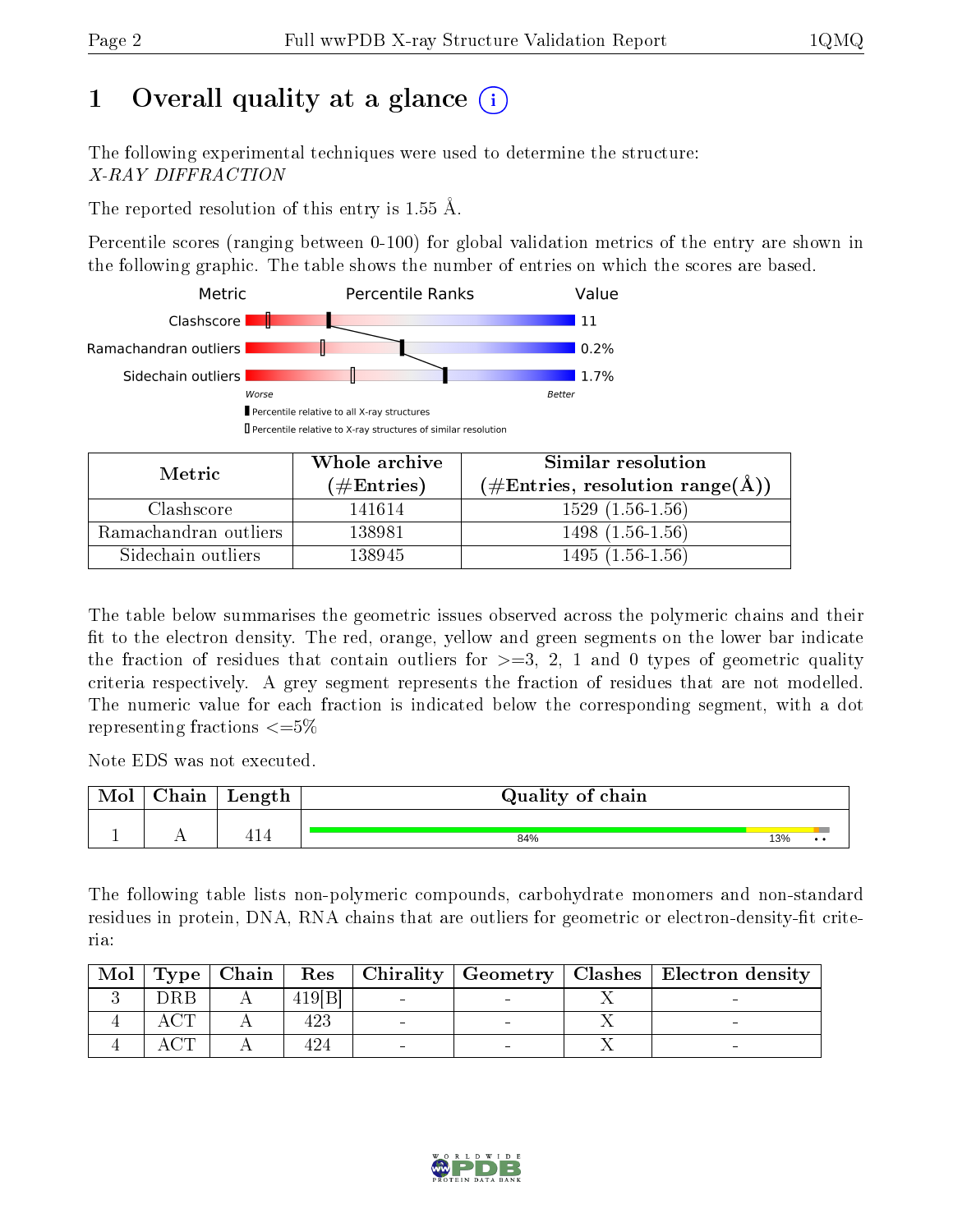# 2 Entry composition  $\left( \cdot \right)$

There are 5 unique types of molecules in this entry. The entry contains 4017 atoms, of which 0 are hydrogens and 0 are deuteriums.

In the tables below, the ZeroOcc column contains the number of atoms modelled with zero occupancy, the AltConf column contains the number of residues with at least one atom in alternate conformation and the Trace column contains the number of residues modelled with at most 2 atoms.

• Molecule 1 is a protein called CYTOCHROME P450.

| Mol | Chain | Residues |                         |      | $\rm{Atoms}$ |     |         | ZeroOcc | $\operatorname{AltConf}$ | <b>Trace</b> |
|-----|-------|----------|-------------------------|------|--------------|-----|---------|---------|--------------------------|--------------|
|     |       | 406      | $\mathrm{Total}$<br>341 | 2149 | 603          | 640 | ◡<br>19 |         | ∠ಪ                       |              |

There is a discrepancy between the modelled and reference sequences:

| Chain |     | Residue   Modelled   Actual |    | Comment                                    | <b>Reference</b> |
|-------|-----|-----------------------------|----|--------------------------------------------|------------------|
|       | 334 |                             | YS | $\pm$ engineered mutation $\pm$ UNP P00183 |                  |

 Molecule 2 is PROTOPORPHYRIN IX CONTAINING FE (three-letter code: HEM) (formula:  $C_{34}H_{32}FeN_4O_4$ .



| Mol | Chain Residues |                | Atoms |  | ZeroOcc   AltConf |
|-----|----------------|----------------|-------|--|-------------------|
|     |                | Total C Fe N O |       |  |                   |
|     |                |                |       |  |                   |

 Molecule 3 is DELTA-BIS(2,2'-BIPYRIDINE)-(5-METHYL-2-2'-BIPYRIDINE)-C9-ADA MANTANE RUTHENIUM (II) (three-letter code: DRB) (formula:  $C_{50}H_{57}N_7ORu$ ).

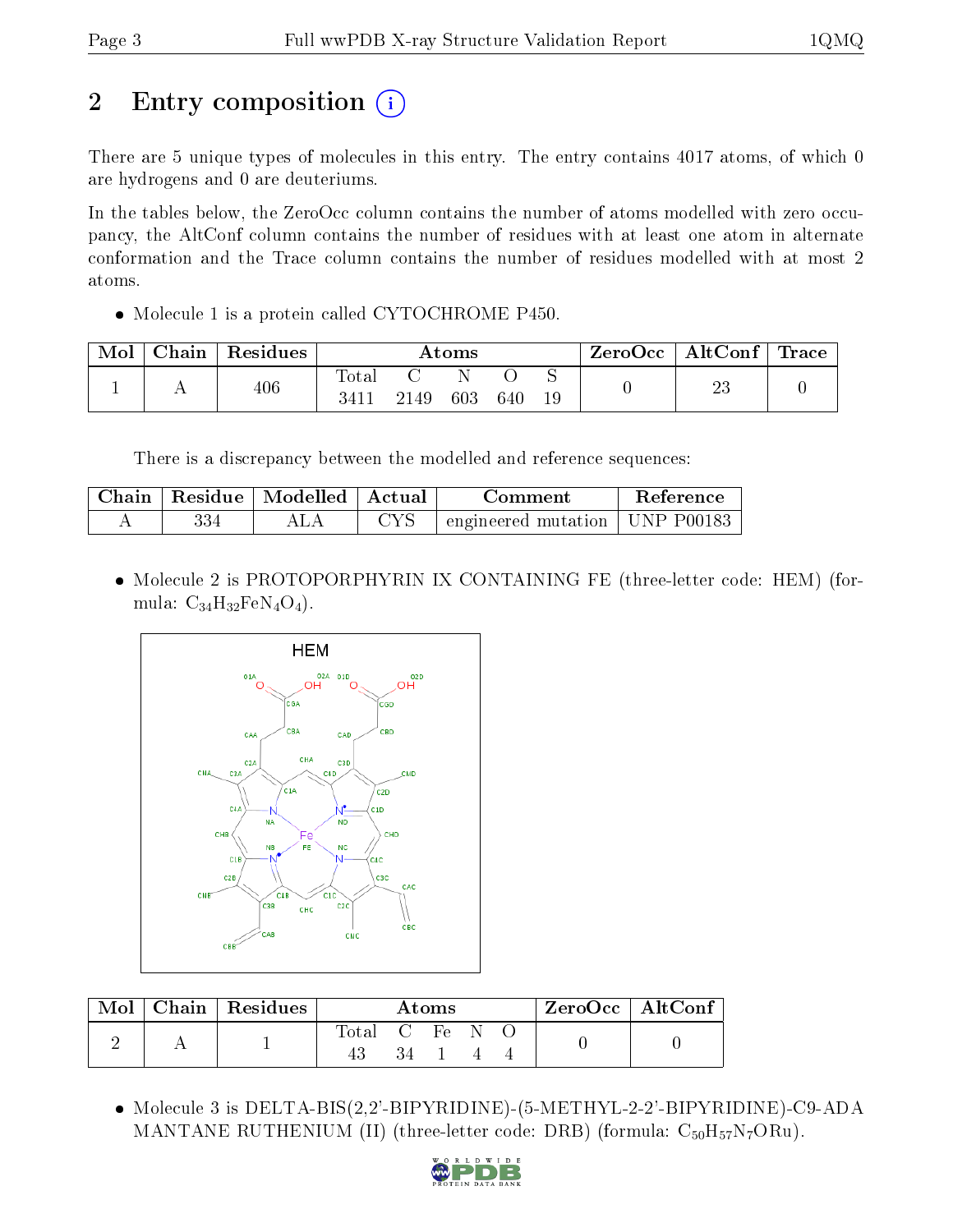

|  | $\text{Mol}$   Chain   Residues |                | Atoms    |  | $ZeroOcc \   \ AltConf \  $ |
|--|---------------------------------|----------------|----------|--|-----------------------------|
|  |                                 | Total C N O Ru |          |  |                             |
|  |                                 | 59 50 7 1 1    |          |  |                             |
|  |                                 | Total C N O Ru |          |  |                             |
|  |                                 | 59             | 50 7 1 1 |  |                             |

 $\bullet$  Molecule 4 is ACETATE ION (three-letter code: ACT) (formula:  $\rm{C_2H_3O_2}).$ 



|  | $Mol$   Chain   Residues | Atoms     | $\rm ZeroOcc \mid AltConf \mid$ |
|--|--------------------------|-----------|---------------------------------|
|  |                          | Total C O |                                 |
|  |                          | Total C O |                                 |

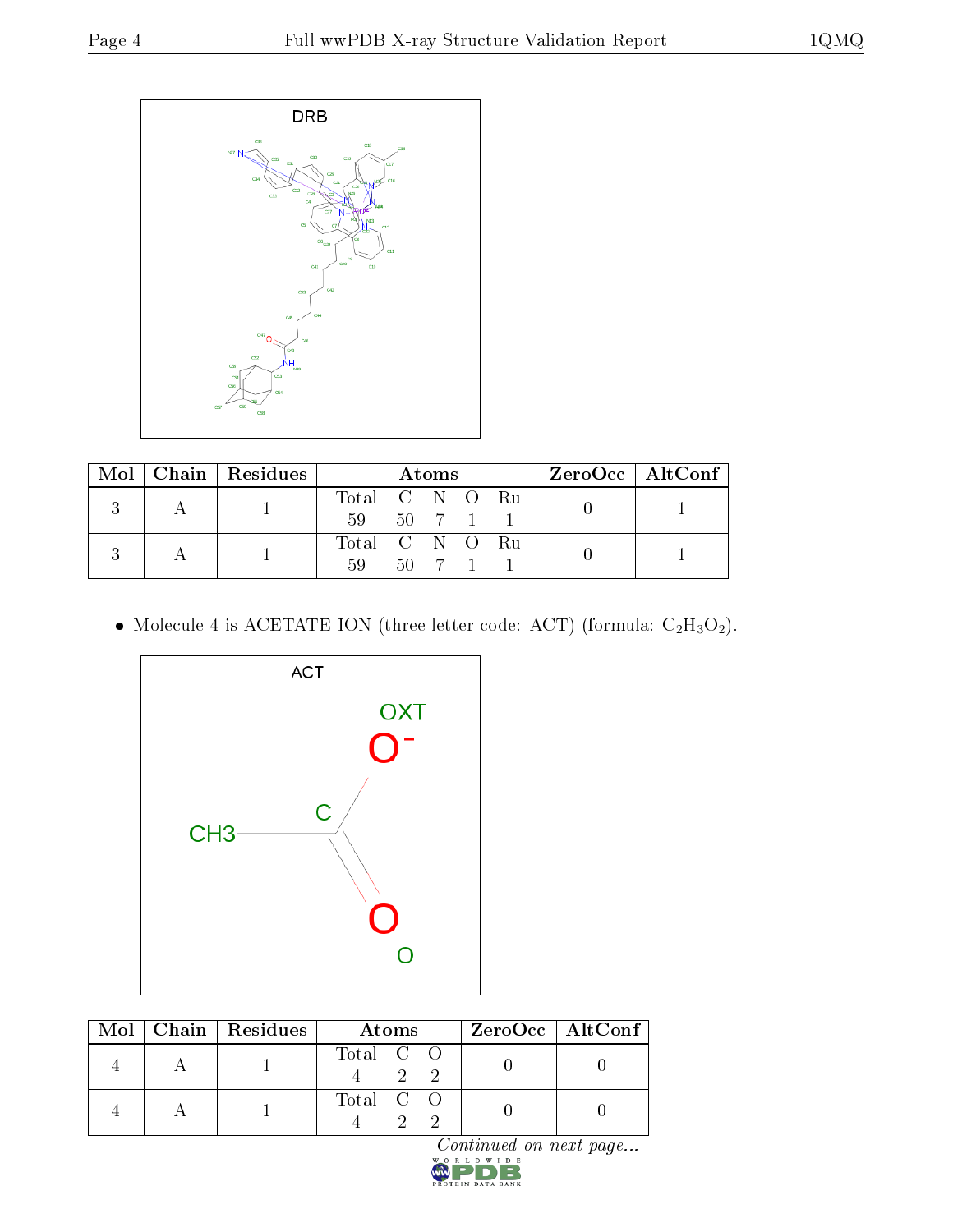Continued from previous page...

|  | Mol   Chain   Residues | Atoms                           | $ZeroOcc \   \$ AltConf |
|--|------------------------|---------------------------------|-------------------------|
|  |                        | Total C O<br>$\overline{2}$     |                         |
|  |                        | Total C O<br>$2^{\circ}$<br>-2  |                         |
|  |                        | Total C O<br>$\mathcal{D}$<br>2 |                         |

• Molecule 5 is water.

|  | $\text{Mol}$   Chain   Residues | Atoms | ZeroOcc   AltConf |  |
|--|---------------------------------|-------|-------------------|--|
|  |                                 | Total |                   |  |

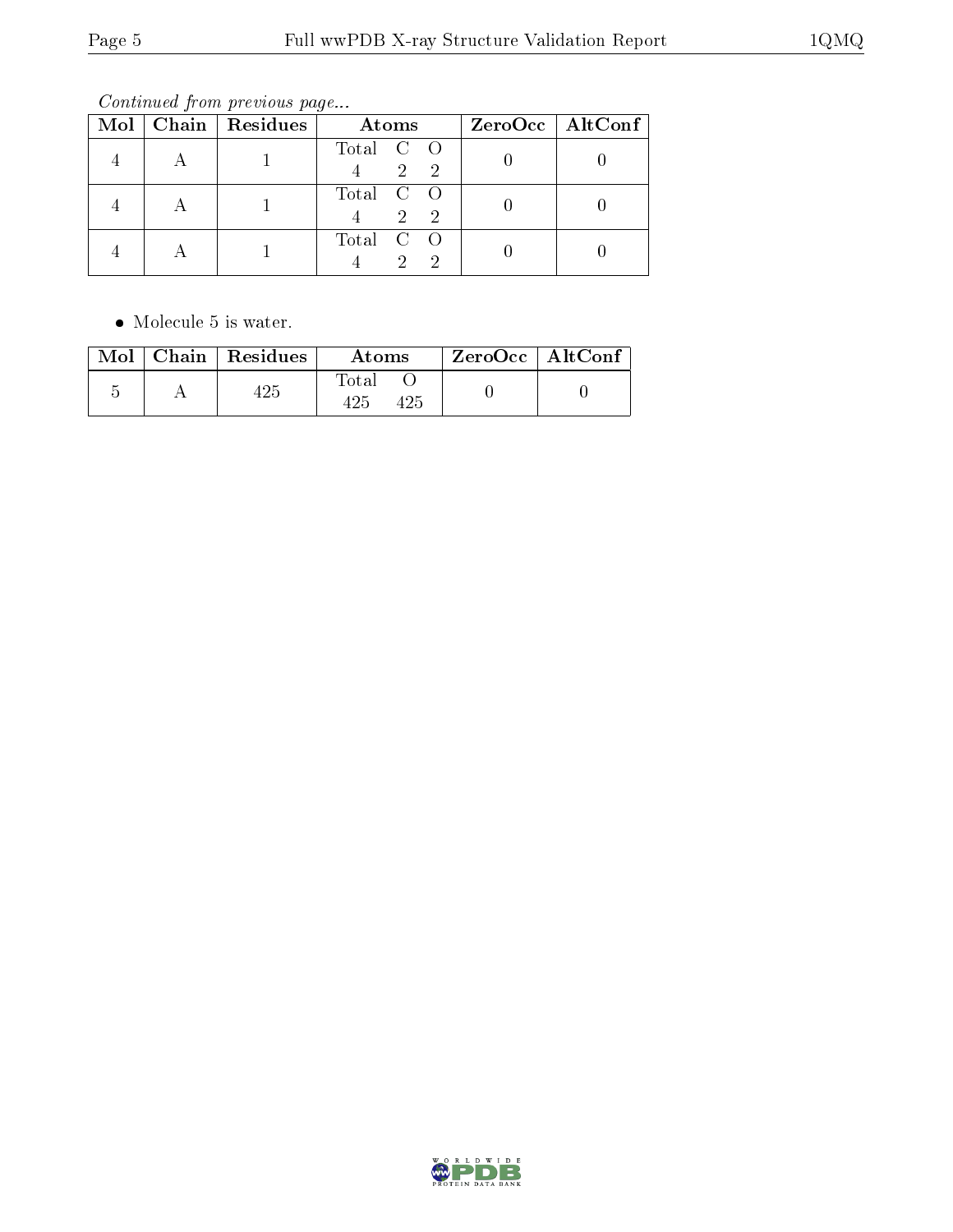# 3 Residue-property plots (i)

These plots are drawn for all protein, RNA and DNA chains in the entry. The first graphic for a chain summarises the proportions of the various outlier classes displayed in the second graphic. The second graphic shows the sequence view annotated by issues in geometry. Residues are colorcoded according to the number of geometric quality criteria for which they contain at least one outlier: green  $= 0$ , yellow  $= 1$ , orange  $= 2$  and red  $= 3$  or more. Stretches of 2 or more consecutive residues without any outlier are shown as a green connector. Residues present in the sample, but not in the model, are shown in grey.

Note EDS was not executed.

• Molecule 1: CYTOCHROME P450



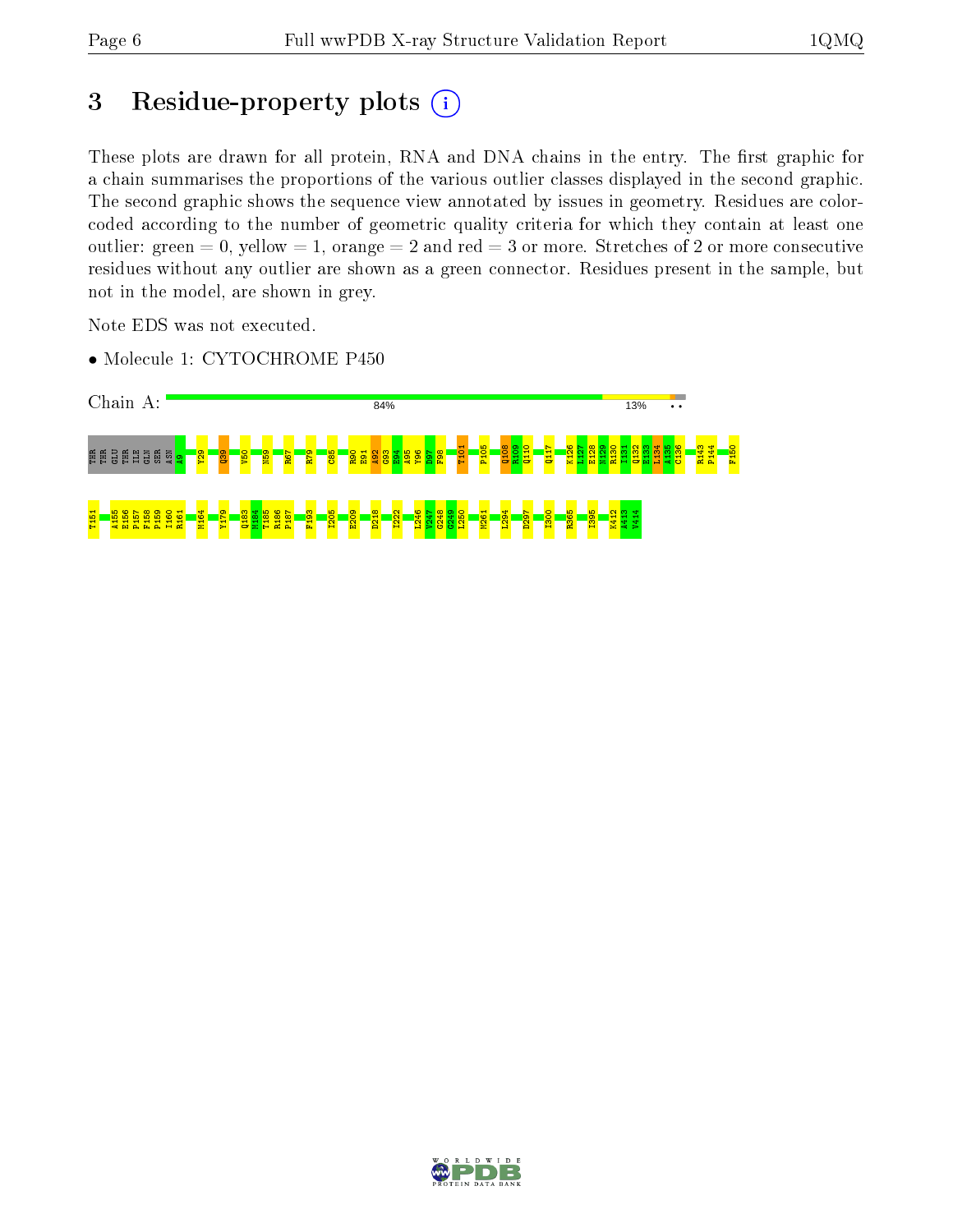# 4 Data and refinement statistics  $(i)$

Xtriage (Phenix) and EDS were not executed - this section is therefore incomplete.

| Property                               | <b>Value</b>                                    | Source    |  |
|----------------------------------------|-------------------------------------------------|-----------|--|
| Space group                            | P 21 21 21                                      | Depositor |  |
| Cell constants                         | 65.39Å<br>74.47Å<br>91.73Å                      | Depositor |  |
| a, b, c, $\alpha$ , $\beta$ , $\gamma$ | $90.00^\circ$<br>$90.00^\circ$<br>$90.00^\circ$ |           |  |
| Resolution $(A)$                       | 30.00<br>$-1.55$                                | Depositor |  |
| % Data completeness                    | $95.4(30.00-1.55)$                              | Depositor |  |
| (in resolution range)                  |                                                 |           |  |
| $\mathrm{R}_{merge}$                   | (Not available)                                 | Depositor |  |
| $\mathrm{R}_{sym}$                     | 0.05                                            | Depositor |  |
| Refinement program                     | CNS 0.4                                         | Depositor |  |
| $R, R_{free}$                          | 0.216<br>0.226                                  | Depositor |  |
| Estimated twinning fraction            | No twinning to report.                          | Xtriage   |  |
| Total number of atoms                  | 4017                                            | wwPDB-VP  |  |
| Average B, all atoms $(A^2)$           | <b>22.0</b>                                     | wwPDB-VP  |  |

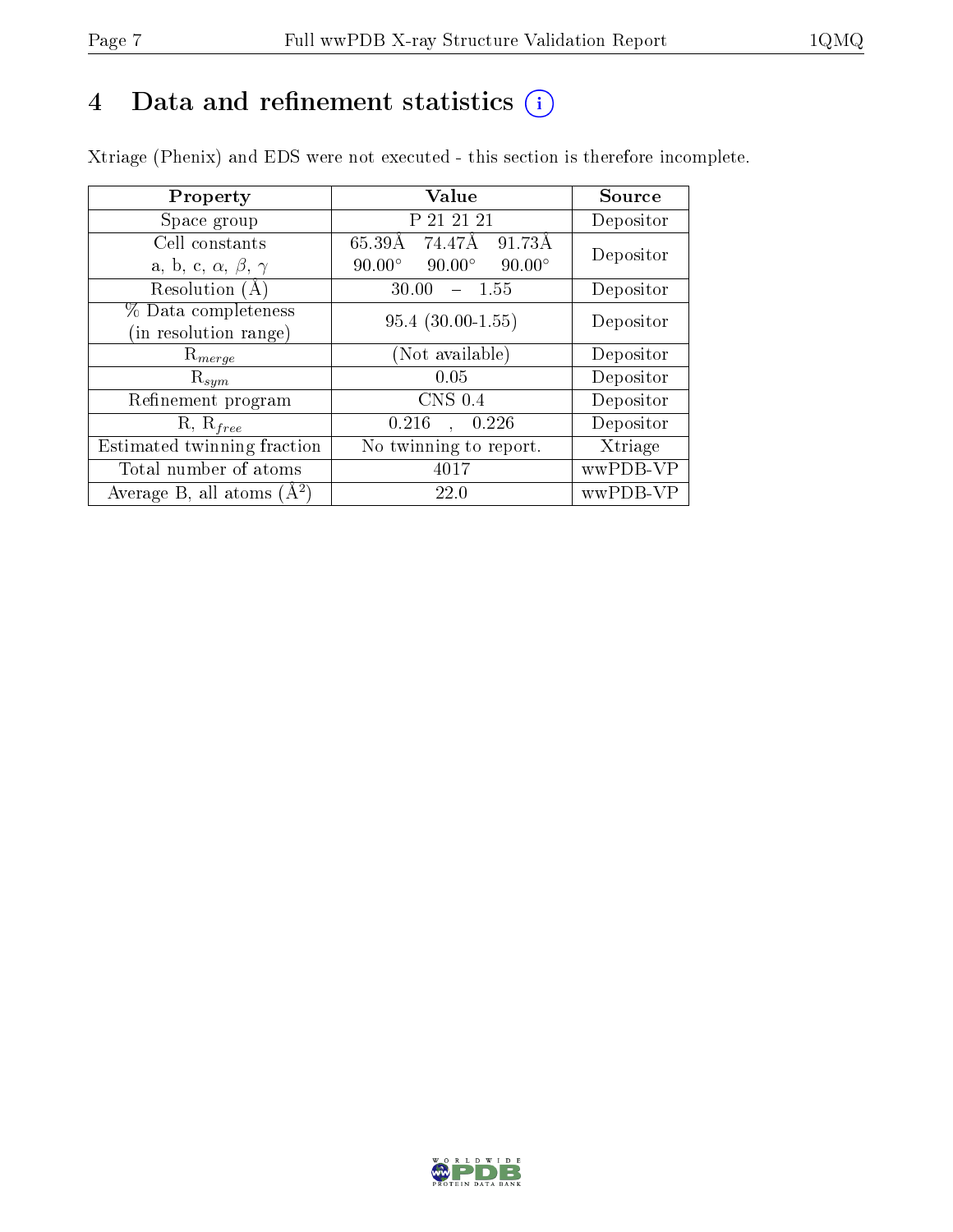# 5 Model quality  $(i)$

## 5.1 Standard geometry (i)

Bond lengths and bond angles in the following residue types are not validated in this section: HEM, DRB, ACT

The Z score for a bond length (or angle) is the number of standard deviations the observed value is removed from the expected value. A bond length (or angle) with  $|Z| > 5$  is considered an outlier worth inspection. RMSZ is the root-mean-square of all Z scores of the bond lengths (or angles).

|  | $Mol$   Chain |      | Bond lengths                    | Bond angles |        |  |
|--|---------------|------|---------------------------------|-------------|--------|--|
|  |               |      | RMSZ $ #Z  > 5$ RMSZ $ #Z  > 5$ |             |        |  |
|  |               | 0.30 | 0/3491                          | 0.60        | 0/4739 |  |

There are no bond length outliers.

There are no bond angle outliers.

There are no chirality outliers.

There are no planarity outliers.

#### 5.2 Too-close contacts  $(i)$

In the following table, the Non-H and H(model) columns list the number of non-hydrogen atoms and hydrogen atoms in the chain respectively. The H(added) column lists the number of hydrogen atoms added and optimized by MolProbity. The Clashes column lists the number of clashes within the asymmetric unit, whereas Symm-Clashes lists symmetry related clashes.

|  |      |      |    | Mol   Chain   Non-H   H(model)   H(added)   Clashes   Symm-Clashes |
|--|------|------|----|--------------------------------------------------------------------|
|  | 3411 | 3329 | 62 |                                                                    |
|  | 43   | 30   |    |                                                                    |
|  | 118  | 114  | 27 |                                                                    |
|  | 20   | 15   |    |                                                                    |
|  | 425  |      |    |                                                                    |
|  | 4017 | 3488 |    |                                                                    |

The all-atom clashscore is defined as the number of clashes found per 1000 atoms (including hydrogen atoms). The all-atom clashscore for this structure is 11.

All (76) close contacts within the same asymmetric unit are listed below, sorted by their clash magnitude.

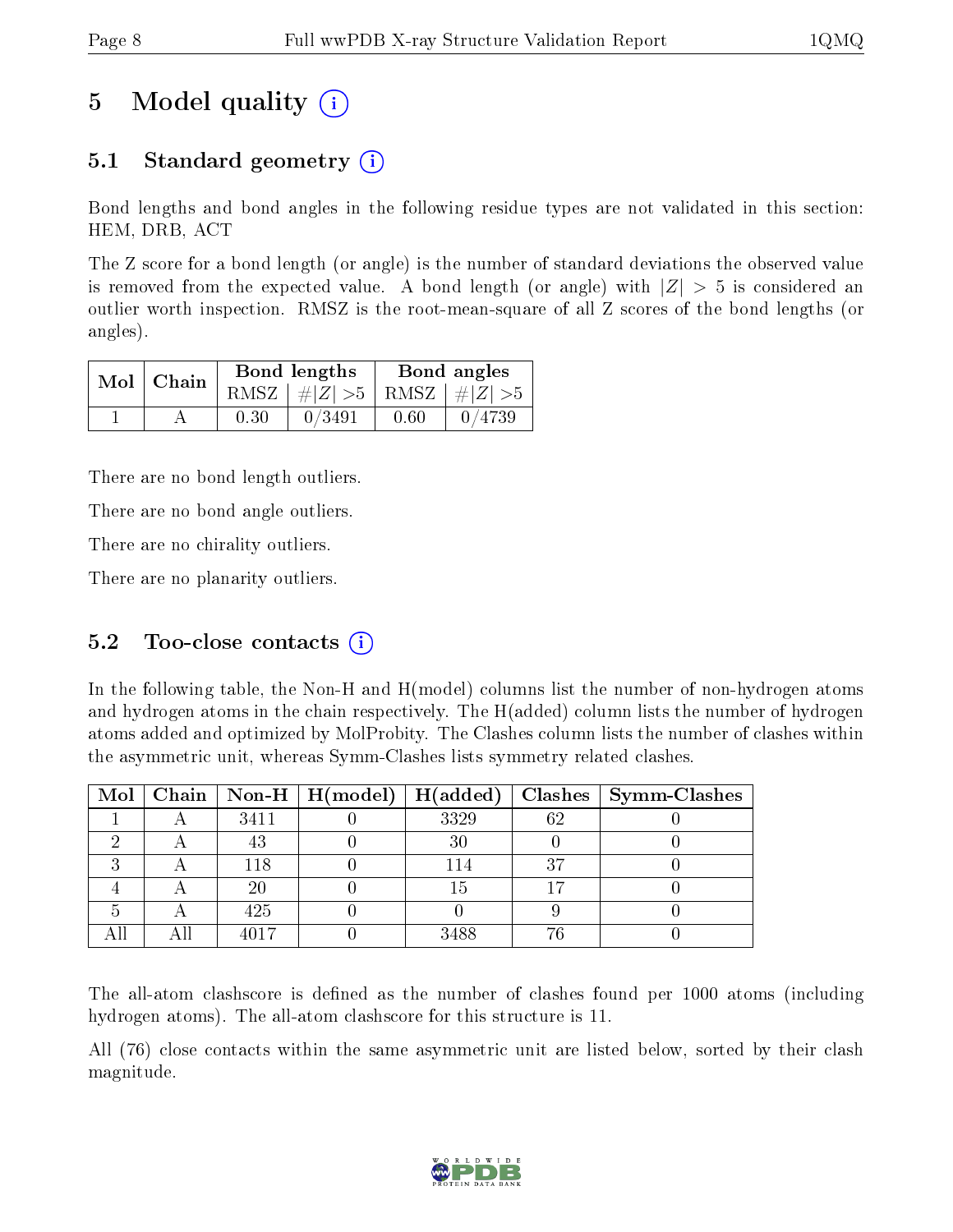| Atom-1                       | Atom-2              | Interatomic      | Clash         |  |
|------------------------------|---------------------|------------------|---------------|--|
|                              |                     | distance $(\AA)$ | overlap $(A)$ |  |
| 1:A:187:PRO:HD2              | 3:A:418[A]:DRB:H381 | 1.22             | 1.14          |  |
| 1:A:187:PRO:HG3              | 3:A:419[B]:DRB:H382 | 1.26             | 1.12          |  |
| 1:A:187:PRO:CG               | 3:A:419[B]:DRB:H382 | 1.96             | 0.96          |  |
| 1: A:29:TYR:CG               | 3:A:418[A]:DRB:H4   | 2.01             | 0.96          |  |
| 1:A:59:ASN:HD22              | 3:A:419[B]:DRB:H10  | 1.37             | 0.88          |  |
| 1:A:93:GLY:HA3               | 5:A:2128:HOH:O      | 1.76             | 0.85          |  |
| 1:A:187:PRO:HG3              | 3:A:419[B]:DRB:C38  | 2.08             | 0.83          |  |
| 3:A:419[B]:DRB:H18           | 4: A:424: ACT: OXT  | 1.82             | 0.80          |  |
| 3:A:418[A]:DRB:H412          | 4:A:424:ACT:C       | 2.16             | 0.75          |  |
| 1:A:185:THR:O                | 3:A:418[A]:DRB:H383 | 1.88             | 0.73          |  |
| 1: A:95: ALA:HB1             | 5:A:2137:HOH:O      | 1.88             | 0.72          |  |
| 1:A:85[B]:CYS:SG             | 5:A:2128:HOH:O      | 2.48             | 0.71          |  |
| 1:A:134[A]:LEU:HD21          | 1:A:161[A]:ARG:HB3  | 1.71             | 0.71          |  |
| 1: A:248: GLY: HA2           | 3:A:419[B]:DRB:H52  | 1.73             | 0.71          |  |
| 3:A:419[B]:DRB:H21           | 4:A:424:ACT:OXT     | 1.91             | 0.70          |  |
| 1: A:96:TYR:HE2              | 3:A:419[B]:DRB:H451 | 1.57             | 0.70          |  |
| 1:A:67:ARG:HH21              | 4:A:423:ACT:CH3     | 2.06             | 0.69          |  |
| 1: A:59: ASN:ND2             | 3:A:419[B]:DRB:H10  | 2.08             | 0.68          |  |
| 1: A:29:TYR:CD1              | 3:A:418[A]:DRB:H4   | 2.29             | 0.67          |  |
| $1:A:\overline{67:ARG:HH21}$ | 4:A:423:ACT:H1      | 1.59             | 0.67          |  |
| 1: A:110: GLN: HG2           | 5:A:2159:HOH:O      | 1.94             | 0.67          |  |
| 1:A:187:PRO:CD               | 3:A:419[B]:DRB:H382 | 2.26             | 0.65          |  |
| 1: A: 158: PHE: HB3          | 1:A:159:PRO:HD3     | 1.81             | 0.63          |  |
| 1:A:92:ALA:HB1               | 3:A:419[B]:DRB:H402 | 1.80             | 0.62          |  |
| 1: A:248: GLY:HA2            | 3:A:418[A]:DRB:H52  | 1.81             | 0.62          |  |
| 3:A:419[B]:DRB:H18           | 4:A:424:ACT:C       | 2.29             | 0.62          |  |
| 3:A:418[A]:DRB:H412          | 4:A:424:ACT:O       | 1.99             | 0.61          |  |
| 1:A:187:PRO:HD2              | 3:A:418[A]:DRB:C38  | 2.14             | 0.60          |  |
| 1:A:156[B]:GLU:HB2           | 1:A:157:PRO:HD3     | 1.83             | 0.60          |  |
| 1:A:395:ILE:HD12             | 3:A:418[A]:DRB:H392 | 1.86             | 0.58          |  |
| 1:A:395:ILE:CD1              | 3:A:418[A]:DRB:H392 | $2.35\,$         | 0.56          |  |
| 3:A:419[B]:DRB:Cl8           | 4:A:424:ACT:C       | 2.85             | 0.54          |  |
| 1:A:143:ARG:HB3              | 1:A:144:PRO:HD3     | 1.91             | 0.52          |  |
| 1: A:79: ARG:HG3             | 5:A:2119:HOH:O      | 2.10             | 0.51          |  |
| 1:A:134[A]:LEU:HD21          | 1:A:161[A]:ARG:CB   | 2.40             | 0.51          |  |
| 3:A:418[A]:DRB:H412          | 4: A:424: ACT: OXT  | 2.11             | 0.51          |  |
| 1: A:96:TYR:CE2              | 3:A:419[B]:DRB:H451 | 2.42             | 0.51          |  |
| 1:A:134[A]:LEU:HD12          | 1:A:134[A].LEU:O    | 2.11             | 0.50          |  |
| 3:A:419[B]:DRB:H511          | 5:A:2285:HOH:O      | 2.12             | 0.48          |  |
| 3:A:419[B]:DRB:H412          | 4:A:424:ACT:C       | 2.42             | 0.48          |  |
| 1: A:96:TYR:CZ               | 1:A:98:PHE:HB2      | 2.48             | 0.48          |  |
| 1:A:297[B].ASP:OD1           | 1:A:395:ILE:HG23    | 2.14             | 0.48          |  |

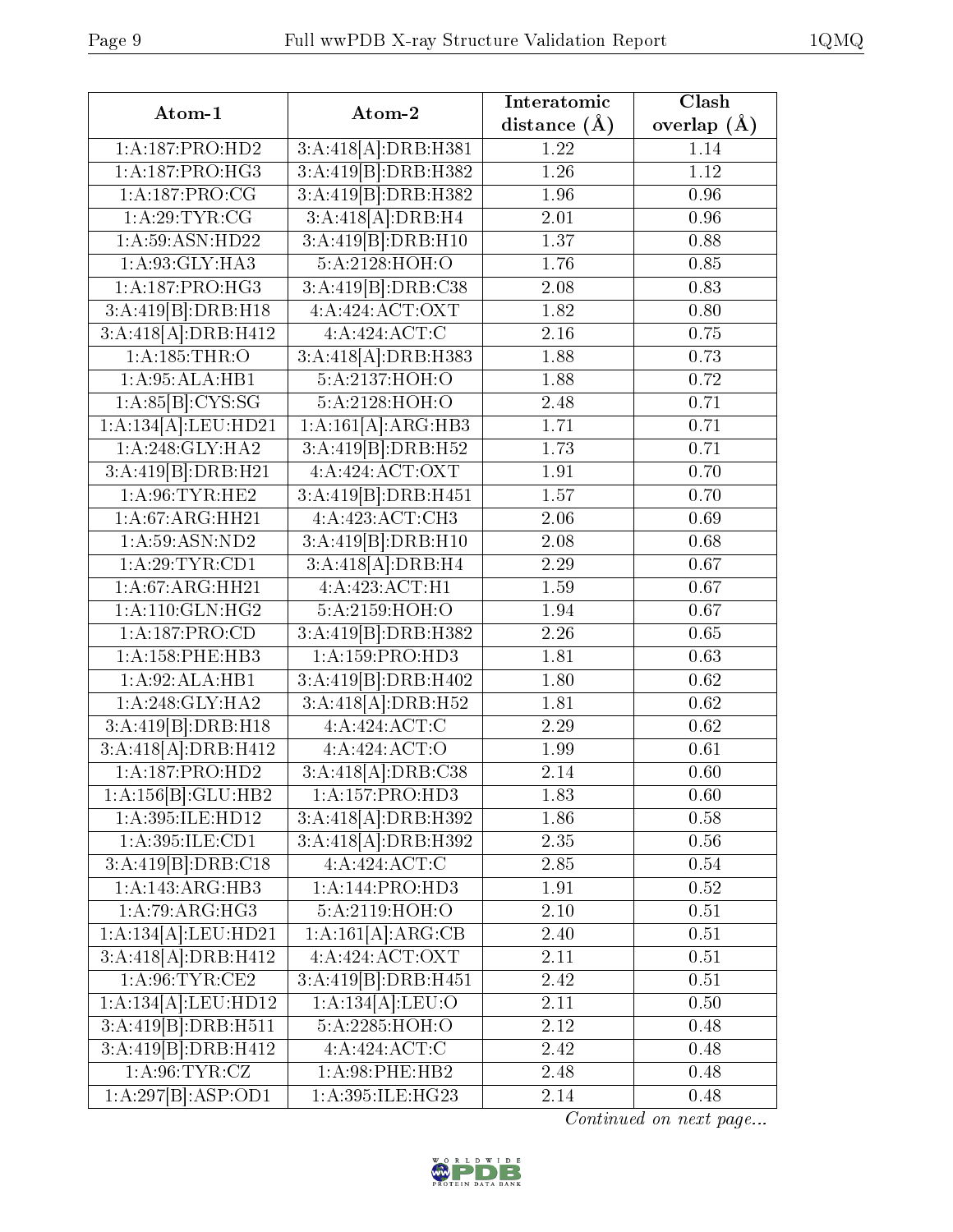| Atom-1                                  | Atom-2                      | Interatomic       | Clash             |  |
|-----------------------------------------|-----------------------------|-------------------|-------------------|--|
|                                         |                             | distance $(A)$    | overlap $(\AA)$   |  |
| 1: A:395: ILE: CD1                      | 3:A:419[B]:DRB:H392         | 2.44              | 0.48              |  |
| 3:A:419[B]:DRB:H21                      | 4:A:424:ACT:C               | $\overline{2.43}$ | $\overline{0.47}$ |  |
| 1:A:294:LEU:HD23                        | 1: A:294:LEU:H              | 1.78              | 0.47              |  |
| 3:A:418[A]:DRB:C35                      | $4:A:424:ACT:\overline{H2}$ | 2.45              | 0.47              |  |
| 1:A:193:PHE:HB2                         | 4:A:424:ACT:CH3             | 2.45              | 0.47              |  |
| 3:A:419[B]:DRB:H422                     | 3:A:419[B]:DRB:H391         | 1.65              | 0.46              |  |
| 1: A:117: GLN: NE2                      | 5:A:2172:HOH:O              | $\overline{2.47}$ | 0.46              |  |
| 1:A:193:PHE:HB2                         | 4:A:424:ACT:H1              | 1.98              | 0.46              |  |
| 1: A:59: ASN: HD22                      | 3:A:419[B]:DRB:Cl0          | $\overline{2.20}$ | 0.46              |  |
| 1:A:105:PRO:HG3                         | $1:$ A:108:GLN:NE2          | 2.31              | 0.46              |  |
| 3:A:418[A]:DRB:H422                     | 3:A:418[A]:DRB:H391         | $\overline{1.75}$ | 0.45              |  |
| $1:A:101[A]:\text{THR}:HG22$            | 5:A:2420:HOH:O              | 2.17              | 0.45              |  |
| 3:A:419[B]:DRB:H412                     | 4:A:424:ACT:O               | 2.16              | 0.45              |  |
| 1:A:294:LEU:HD23                        | 1:A:294:LEU:N               | $\overline{2.32}$ | 0.45              |  |
| 1:A:151:THR:HA                          | 1:A:155:ALA:HB3             | 1.99              | 0.44              |  |
| 1: A:50: VAL:O                          | 4:A:423:ACT:H2              | 2.17              | 0.44              |  |
| 1: A:246:LEU:O                          | 1: A:250:LEU:HG             | 2.18              | 0.43              |  |
| 1:A:179:TYR:O                           | 1:A:183:GLN:HG2             | 2.19              | 0.43              |  |
| 1:A:205:ILE:O                           | 1: A:209: GLU:HG2           | 2.19              | 0.42              |  |
| 1:A:395:ILE:HD11                        | 3:A:419[B]:DRB:H392         | 2.01              | 0.42              |  |
| 1: A:39: GLN: NE2                       | 1: A:39: GLN:H              | $\overline{2.16}$ | $\overline{0.42}$ |  |
| 1:A:218:ASP:O                           | 1:A:222:ILE:HG12            | 2.18              | 0.42              |  |
| 1:A:90[A]:ARG:HH12                      | 1: A:300: ILE: CD1          | 2.32              | 0.42              |  |
| $1:\overline{A:101[A]:\text{THR}:HG21}$ | 3:A:418[A]:DRB:H581         | 2.02              | 0.42              |  |
| 1:A:67:ARG:NH2                          | 4:A:423:ACT:CH3             | 2.80              | 0.42              |  |
| 1: A:126: LYS: HE2                      | 1: A:126: LYS: HB2          | 1.71              | 0.41              |  |
| 1:A:132:GLN:NE2                         | 1:A:136:CYS:SG              | 2.94              | 0.41              |  |
| 1:A:150:PHE:CZ                          | 1: A:261:MET:HG3            | $2.55\,$          | 0.41              |  |
| 1:A:128:GLU:HG3                         | 1:A:365:ARG:HD2             | $2.03\,$          | 0.41              |  |
| 1:A:160[B]:ILE:O                        | 1: A:164:MET:HG2            | 2.20              | 0.40              |  |
| 1:A:186[A]:ARG:NH1                      | 5: A: 2238: HOH:O           | 2.54              | 0.40              |  |
| 1: A:59: ASN:ND2                        | 3:A:419[B]:DRB:Cl0          | 2.82              | 0.40              |  |

Continued from previous page...

There are no symmetry-related clashes.

#### 5.3 Torsion angles  $(i)$

#### 5.3.1 Protein backbone (i)

In the following table, the Percentiles column shows the percent Ramachandran outliers of the chain as a percentile score with respect to all X-ray entries followed by that with respect to entries

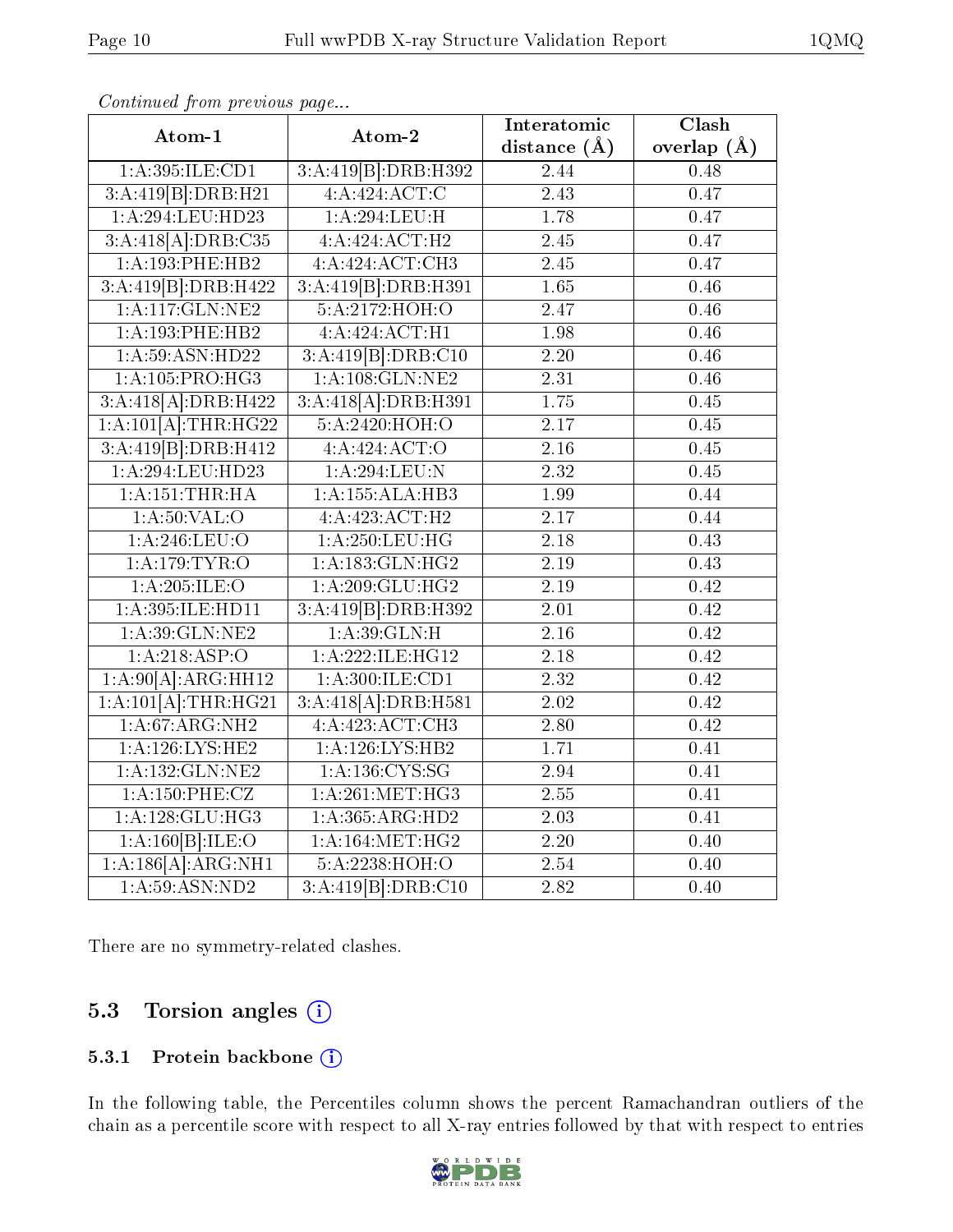of similar resolution.

The Analysed column shows the number of residues for which the backbone conformation was analysed, and the total number of residues.

| Mol   Chain | Analysed                                            |  | Favoured   Allowed   Outliers   Percentiles |
|-------------|-----------------------------------------------------|--|---------------------------------------------|
|             | $427/414$ (103\%)   416 (97\%)   10 (2\%)   1 (0\%) |  | $47$ 23                                     |

All (1) Ramachandran outliers are listed below:

| Mol | Chain   Res | vpe<br>. . |
|-----|-------------|------------|
|     |             |            |

#### 5.3.2 Protein sidechains  $(i)$

In the following table, the Percentiles column shows the percent sidechain outliers of the chain as a percentile score with respect to all X-ray entries followed by that with respect to entries of similar resolution.

The Analysed column shows the number of residues for which the sidechain conformation was analysed, and the total number of residues.

| $\mid$ Mol $\mid$ Chain | Analysed                    |          | Rotameric   Outliers   Percentiles |  |  |
|-------------------------|-----------------------------|----------|------------------------------------|--|--|
|                         | $ 372/357(104\%) 364(98\%)$ | $8(2\%)$ | 23<br>52                           |  |  |

All (8) residues with a non-rotameric sidechain are listed below:

| Mol | Chain | Res    | <b>Type</b> |
|-----|-------|--------|-------------|
| 1   | А     | 39     | <b>GLN</b>  |
| 1   | А     | 101[A] | THR         |
| 1   | A     | 101 B  | THR         |
| 1   | А     | 108    | <b>GLN</b>  |
| 1   | А     | 130    | $\rm{ARG}$  |
|     | А     | 134[A] | LEU         |
|     |       | 134    | <b>LEU</b>  |
|     |       | 412    | <b>LYS</b>  |

Some sidechains can be flipped to improve hydrogen bonding and reduce clashes. All (12) such sidechains are listed below:

| Mol | Chain | Res | Гуре |
|-----|-------|-----|------|
|     |       |     |      |
|     |       | 39  | GL N |
|     |       |     |      |

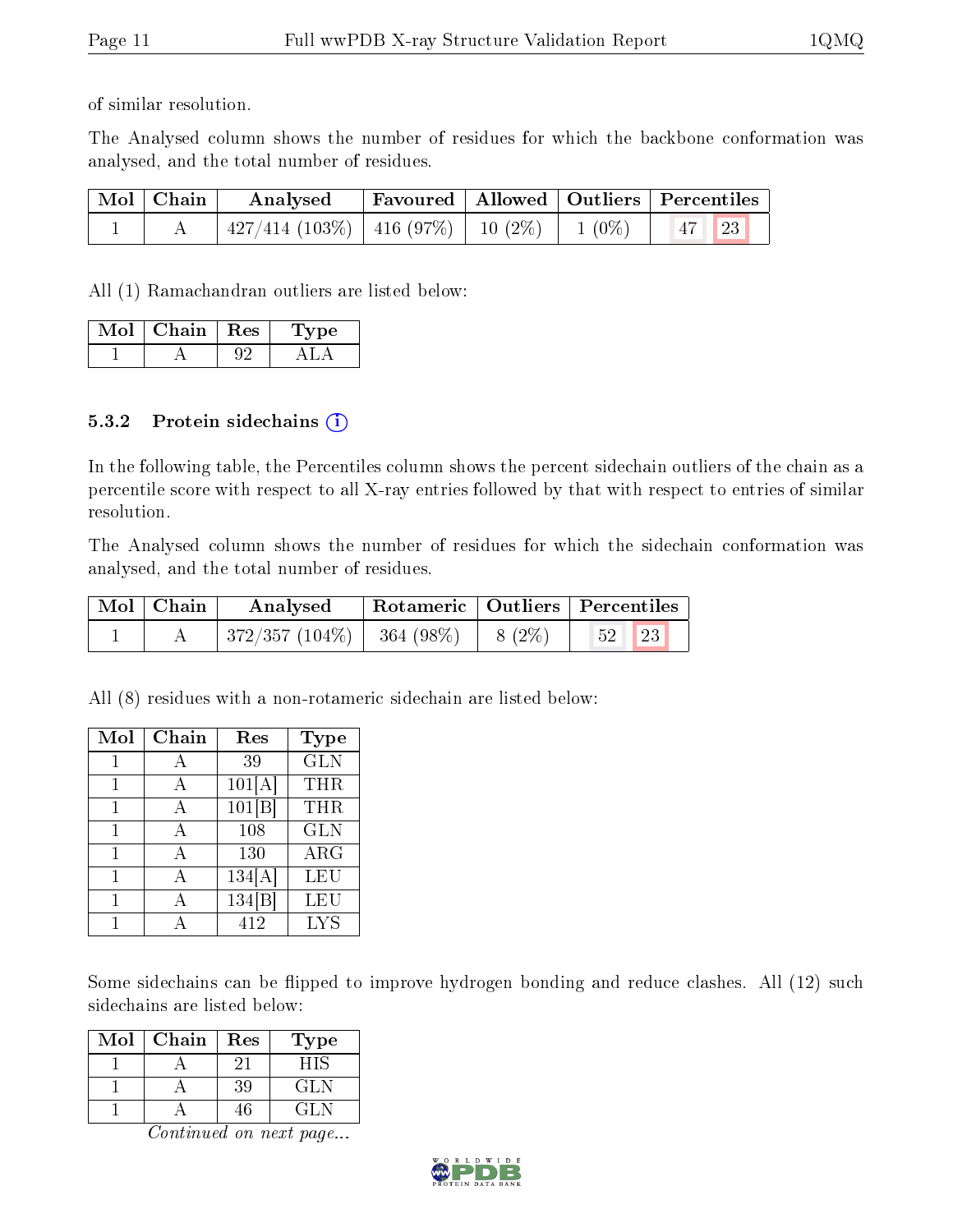|                | v     |     |             |
|----------------|-------|-----|-------------|
| Mol            | Chain | Res | <b>Type</b> |
| 1              | А     | 59  | <b>ASN</b>  |
| $\overline{1}$ | А     | 69  | <b>GLN</b>  |
| 1              | А     | 108 | <b>GLN</b>  |
| 1              | А     | 117 | <b>GLN</b>  |
| $\overline{1}$ | А     | 129 | <b>ASN</b>  |
| $\mathbf{1}$   | А     | 132 | <b>GLN</b>  |
| 1              | Α     | 147 | <b>GLN</b>  |
|                | А     | 210 | <b>GLN</b>  |
|                | А     | 343 | <b>GLN</b>  |

Continued from previous page...

#### 5.3.3 RNA  $(i)$

There are no RNA molecules in this entry.

### 5.4 Non-standard residues in protein, DNA, RNA chains  $(i)$

There are no non-standard protein/DNA/RNA residues in this entry.

#### 5.5 Carbohydrates  $(i)$

There are no carbohydrates in this entry.

#### 5.6 Ligand geometry  $(i)$

8 ligands are modelled in this entry.

In the following table, the Counts columns list the number of bonds (or angles) for which Mogul statistics could be retrieved, the number of bonds (or angles) that are observed in the model and the number of bonds (or angles) that are defined in the Chemical Component Dictionary. The Link column lists molecule types, if any, to which the group is linked. The Z score for a bond length (or angle) is the number of standard deviations the observed value is removed from the expected value. A bond length (or angle) with  $|Z| > 2$  is considered an outlier worth inspection. RMSZ is the root-mean-square of all Z scores of the bond lengths (or angles).

| Mol | Type       | Chain | Res   | Link                     |          | <b>Bond lengths</b> |             |            | Bond angles |             |
|-----|------------|-------|-------|--------------------------|----------|---------------------|-------------|------------|-------------|-------------|
|     |            |       |       |                          | Counts   | RMSZ                | # $ Z  > 2$ | Counts     | RMSZ        | # $ Z  > 2$ |
| 3   | <b>DRB</b> |       | 419 B | $\overline{\phantom{a}}$ | 64,70,70 | 1.75                | 16(25%)     | 55,111,111 | 1.50        | $5(9\%)$    |
| 4   | ACT        |       | 423   |                          | 1,3,3    | 2.38                | $(100\%)$   | 0,3,3      | 0.00        |             |
| 4   | ACT        |       | 421   |                          | 1,3,3    | 2.72                | $(100\%)$   | 0,3,3      | 0.00        |             |
| 4   | $\rm ACT$  | А     | 425   |                          | 1,3,3    | 2.64                | $(100\%)$   | 0,3,3      | 0.00        |             |

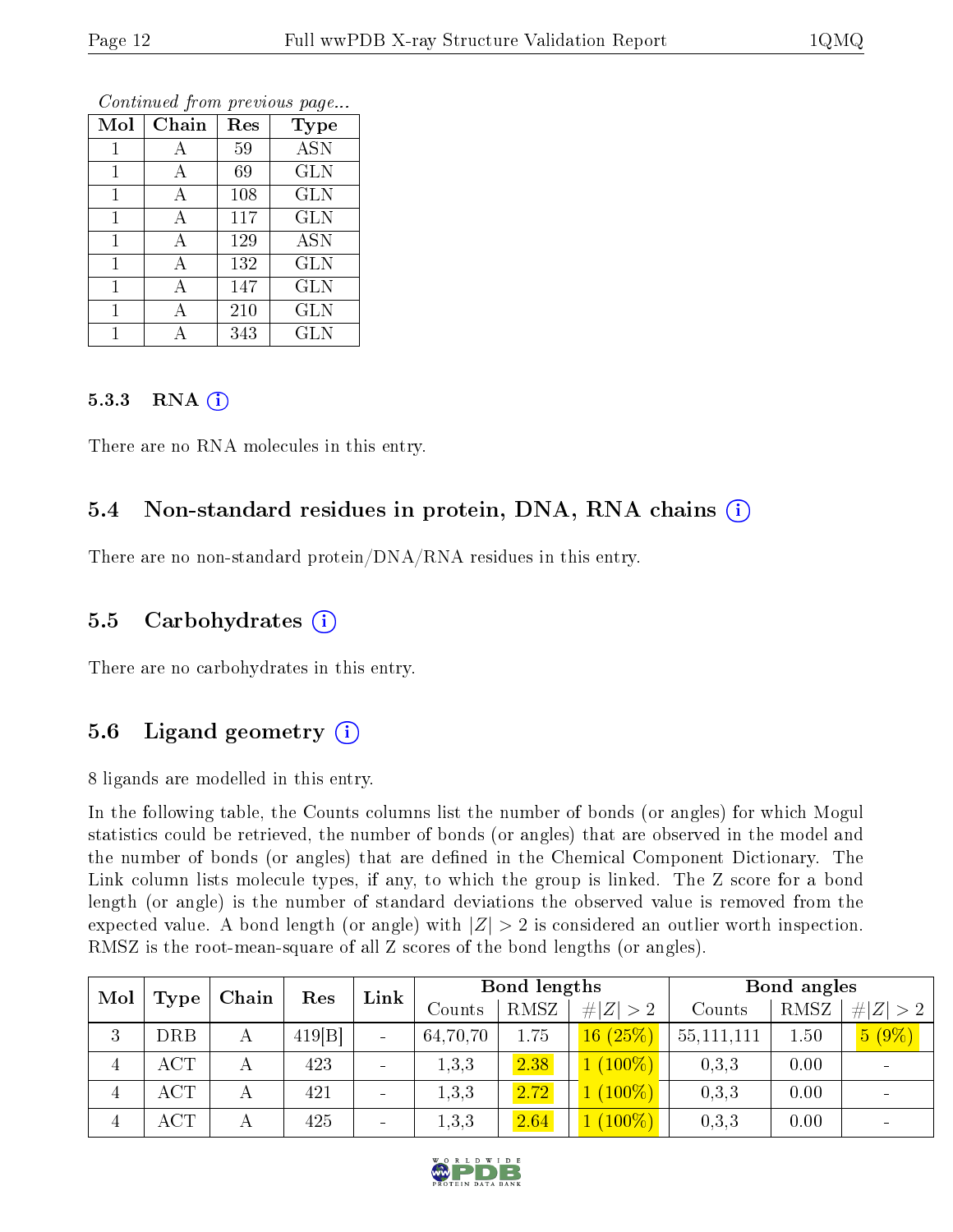| Mol            | Type       | Chain | Res    | Link                     | Bond lengths |      |             | Bond angles  |      |                            |
|----------------|------------|-------|--------|--------------------------|--------------|------|-------------|--------------|------|----------------------------|
|                |            |       |        |                          | Counts       | RMSZ | # $ Z  > 2$ | Counts       | RMSZ | # $ Z  > 2$                |
|                | <b>ACT</b> |       | 422    | $\overline{\phantom{a}}$ | 1,3,3        | 2.66 | $(100\%)$   | 0,3,3        | 0.00 |                            |
| 4              | ACT        |       | 424    | $\sim$                   | 1,3,3        | 0.37 |             | 0.3.3        | 0.00 |                            |
| 3              | DRB        | А     | 418[A] | $\sim$                   | 64,70,70     | 1.67 | $13(20\%)$  | 55, 111, 111 | 1.42 | $(10\%)$<br>6 <sup>1</sup> |
| $\overline{2}$ | <b>HEM</b> | А     | 417    | 1.5                      | 27,50,50     | 1.38 | $3(11\%)$   | 17,82,82     | 1.39 | (17%)<br>3 <sup>°</sup>    |

In the following table, the Chirals column lists the number of chiral outliers, the number of chiral centers analysed, the number of these observed in the model and the number defined in the Chemical Component Dictionary. Similar counts are reported in the Torsion and Rings columns. '-' means no outliers of that kind were identified.

| Mol | Type       | Chain | Res    | Link                     | Chirals | <b>Torsions</b> | Rings             |
|-----|------------|-------|--------|--------------------------|---------|-----------------|-------------------|
|     | <b>DRB</b> |       | 419[B] | $\overline{\phantom{a}}$ |         | 4/15/115/115    | $\mid 0/13/12/12$ |
|     | <b>DRB</b> |       | 418[A] | $\overline{\phantom{a}}$ |         | 3/15/115/115    | $\mid 0/13/12/12$ |
|     | <b>HEM</b> |       | 417    | 1.5                      |         | 0/6/54/54       | $\blacksquare$    |

| Mol            | Chain            | Res                  | Type             | Atoms                              | $\mathbf{Z}$ | Observed $(A)$    | Ideal(A) |
|----------------|------------------|----------------------|------------------|------------------------------------|--------------|-------------------|----------|
| 3              | $\bf{A}$         | 419[B]               | <b>DRB</b>       | C48-N49                            | 7.00         | 1.49              | 1.34     |
| $\overline{3}$ | $\bf{A}$         | 418[A]               | DRB              | C <sub>48</sub> -N <sub>49</sub>   | 6.99         | 1.48              | 1.34     |
| $\overline{2}$ | $\bf{A}$         | 417                  | <b>HEM</b>       | $\overline{\text{C3}}\text{B-CAB}$ | $-4.04$      | 1.39              | 1.47     |
| 3              | $\bf{A}$         | 419 B                | <b>DRB</b>       | C53-N49                            | 3.91         | 1.52              | 1.45     |
| $\overline{3}$ | $\overline{A}$   | 418[A]               | <b>DRB</b>       | C53-N49                            | 3.88         | 1.52              | 1.45     |
| $\overline{2}$ | $\mathbf A$      | 417                  | <b>HEM</b>       | $C3C-CAC$                          | $-3.82$      | 1.40              | 1.47     |
| $\overline{3}$ | $\overline{A}$   | 419 B                | $\overline{DRB}$ | $C19-N14$                          | 3.42         | 1.41              | 1.37     |
| 3              | $\bf{A}$         | 418[A]               | DRB              | $C57-C56$                          | 3.25         | 1.61              | 1.52     |
| 3              | $\bf{A}$         | 419 B                | DRB              | $C57-C56$                          | 3.22         | 1.61              | 1.52     |
| 3              | $\boldsymbol{A}$ | 419[B]               | DRB              | $C21-C22$                          | $-3.02$      | 1.34              | 1.39     |
| 3              | $\bf{A}$         | 419 B                | DRB              | $C59-C52$                          | 2.77         | 1.59              | 1.53     |
| 3              | $\bf{A}$         | 418[A]               | DRB              | $C59-C52$                          | 2.76         | 1.59              | 1.53     |
| 3              | $\boldsymbol{A}$ | 419 B                | DRB              | $\overline{\text{C55-C54}}$        | 2.74         | $1.59\,$          | 1.53     |
| $\overline{4}$ | $\bf{A}$         | 421                  | $\overline{ACT}$ | $CH3-C$                            | 2.72         | 1.52              | 1.48     |
| 3              | $\bf{A}$         | 418[A]               | <b>DRB</b>       | $C55-C54$                          | 2.70         | 1.59              | 1.53     |
| $\overline{2}$ | $\bf{A}$         | 417                  | <b>HEM</b>       | $C3C-C2C$                          | $-2.66$      | 1.36              | 1.40     |
| $\overline{4}$ | $\overline{A}$   | 422                  | $\overline{ACT}$ | $CH3-C$                            | 2.66         | 1.52              | 1.48     |
| 3              | $\bf{A}$         | 418[A]               | DRB              | $C58-C50$                          | 2.64         | 1.59              | 1.52     |
| $\overline{4}$ | $\overline{A}$   | 425                  | $\overline{ACT}$ | $CH3-C$                            | 2.64         | $\overline{1.52}$ | 1.48     |
| 3              | $\bf{A}$         | 419 B                | DRB              | $C51-C50$                          | 2.60         | 1.59              | 1.52     |
| 3              | $\bf{A}$         | 419[B]               | DRB              | $\rm C58\text{-}C50$               | 2.59         | 1.59              | 1.52     |
| $\overline{3}$ | $\bf{A}$         | $\overline{418}$ [A] | DRB              | $C55-C56$                          | 2.59         | $1.59\,$          | 1.52     |
| 3              | $\boldsymbol{A}$ | 419[B]               | DRB              | $C55-C56$                          | 2.59         | 1.59              | 1.52     |

All (36) bond length outliers are listed below:

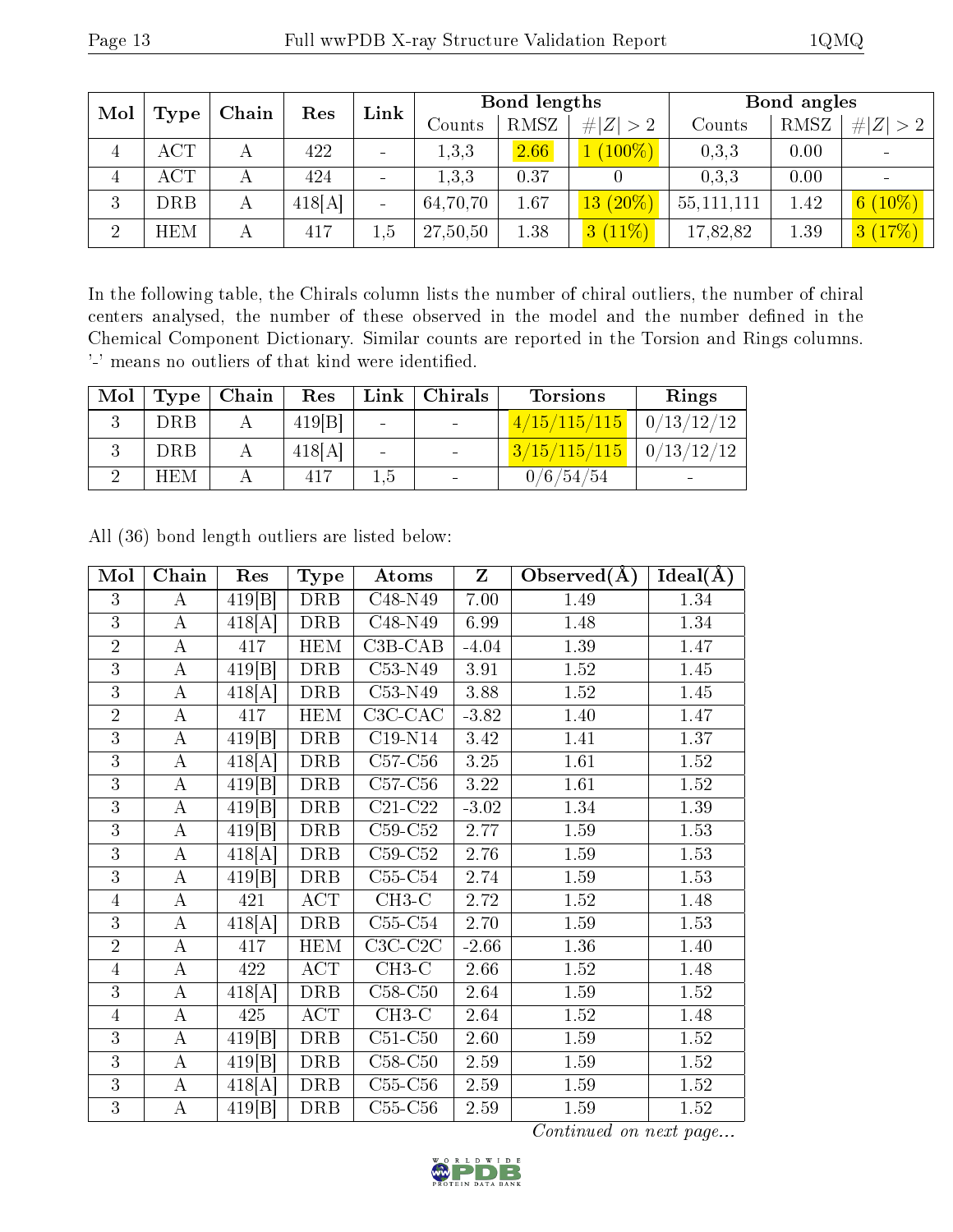| Mol | Chain | Res    | <b>Type</b> | Atoms     | Z       | Observed $(A)$ | Ideal(A) |
|-----|-------|--------|-------------|-----------|---------|----------------|----------|
| 3   | А     | 418[A] | DRB         | $C51-C50$ | 2.59    | 1.59           | 1.52     |
| 3   | А     | 418[A] | <b>DRB</b>  | $C24-C23$ | 2.50    | 1.43           | 1.38     |
| 3   | А     | 418[A] | <b>DRB</b>  | $C21-C22$ | $-2.43$ | 1.35           | 1.39     |
| 3   | А     | 419 B  | DRB         | $C21-C20$ | 2.42    | 1.43           | 1.39     |
| 4   | А     | 423    | ACT         | $CH3-C$   | 2.38    | 1.51           | 1.48     |
| 3   | А     | 419 B  | <b>DRB</b>  | $C24-C23$ | 2.37    | 1.43           | 1.38     |
| 3   | А     | 419 B  | <b>DRB</b>  | $C16-C17$ | $-2.31$ | 1.32           | 1.38     |
| 3   | А     | 419 B  | <b>DRB</b>  | $C58-C54$ | 2.25    | 1.58           | 1.53     |
| 3   | А     | 418[A] | <b>DRB</b>  | $C58-C54$ | 2.24    | 1.58           | 1.53     |
| 3   | А     | 419 B  | <b>DRB</b>  | $C9-C8$   | $-2.13$ | 1.36           | 1.39     |
| 3   | А     | 418[A] | <b>DRB</b>  | $C59-C56$ | 2.09    | 1.58           | 1.52     |
| 3   | А     | 419 B  | DRB         | $C59-C56$ | 2.07    | 1.58           | 1.52     |
| 3   | А     | 418[A] | DRB         | $C46-C48$ | 2.04    | 1.55           | 1.51     |

Continued from previous page...

All (14) bond angle outliers are listed below:

| Mol            | Chain | Res    | <b>Type</b> | Atoms                                             | Z       | Observed $(^\circ)$ | Ideal $(^\circ)$ |
|----------------|-------|--------|-------------|---------------------------------------------------|---------|---------------------|------------------|
| 3              | А     | 419 B  | <b>DRB</b>  | C <sub>53</sub> -N <sub>49</sub> -C <sub>48</sub> | $-7.64$ | 111.65              | 122.90           |
| 3              | А     | 418[A] | <b>DRB</b>  | C53-N49-C48                                       | $-7.39$ | 112.01              | 122.90           |
| 3              | А     | 419[B] | <b>DRB</b>  | $C23-C24-N25$                                     | $-3.81$ | 117.57              | 122.49           |
| 3              | А     | 419[B] | <b>DRB</b>  | C <sub>46</sub> -C <sub>48</sub> -N <sub>49</sub> | 2.63    | 120.39              | 115.83           |
| $\overline{2}$ | А     | 417    | <b>HEM</b>  | $CMD$ - $C2D$ - $C1D$                             | $-2.58$ | 124.49              | 128.46           |
| 3              | A     | 418[A] | DRB         | C <sub>46</sub> -C <sub>48</sub> -N <sub>49</sub> | 2.53    | 120.23              | 115.83           |
| 3              | А     | 419[B] | <b>DRB</b>  | $C6-C7-N2$                                        | $-2.45$ | 118.59              | 121.04           |
| 3              | A     | 418[A] | <b>DRB</b>  | $C30-C31-N26$                                     | $-2.34$ | 118.70              | 121.04           |
| 3              | А     | 419[B] | <b>DRB</b>  | $C30-C31-N26$                                     | $-2.33$ | 118.71              | 121.04           |
| 2              | A     | 417    | <b>HEM</b>  | $CMB-C2B-C3B$                                     | 2.33    | 129.04              | 124.68           |
| 2              | А     | 417    | <b>HEM</b>  | CBD-CAD-C3D                                       | 2.24    | 116.61              | 112.48           |
| 3              | А     | 418[A] | <b>DRB</b>  | $C6-C7-N2$                                        | $-2.16$ | 118.88              | 121.04           |
| 3              | А     | 418[A] | <b>DRB</b>  | C <sub>23</sub> -C <sub>24</sub> -N <sub>25</sub> | $-2.16$ | 119.71              | 122.49           |
| 3              | А     | 418[A] | <b>DRB</b>  | C44-C43-C42                                       | 2.04    | 124.77              | 114.42           |

There are no chirality outliers.

All (7) torsion outliers are listed below:

| Mol | Chain        | Res    | Type       | Atoms             |
|-----|--------------|--------|------------|-------------------|
| 3   | $\mathsf{A}$ | 419 B  | <b>DRB</b> | C40-C41-C42-C43   |
| 3   | $\mathbf{A}$ | 418[A] | <b>DRB</b> | C42-C43-C44-C45   |
| 3   | $\mathbf{A}$ | 419 B  | <b>DRB</b> | C39-C40-C41-C42   |
| 3   | $\mathbf{A}$ | 419 B  | <b>DRB</b> | $C22-C39-C40-C41$ |
| 3   | $\mathsf{A}$ | 418[A] | <b>DRB</b> | C40-C41-C42-C43   |
| 3   | А            | 419 B  | DRB        | C42-C43-C44-C45   |

 $\overline{Continued on next page...}$ 

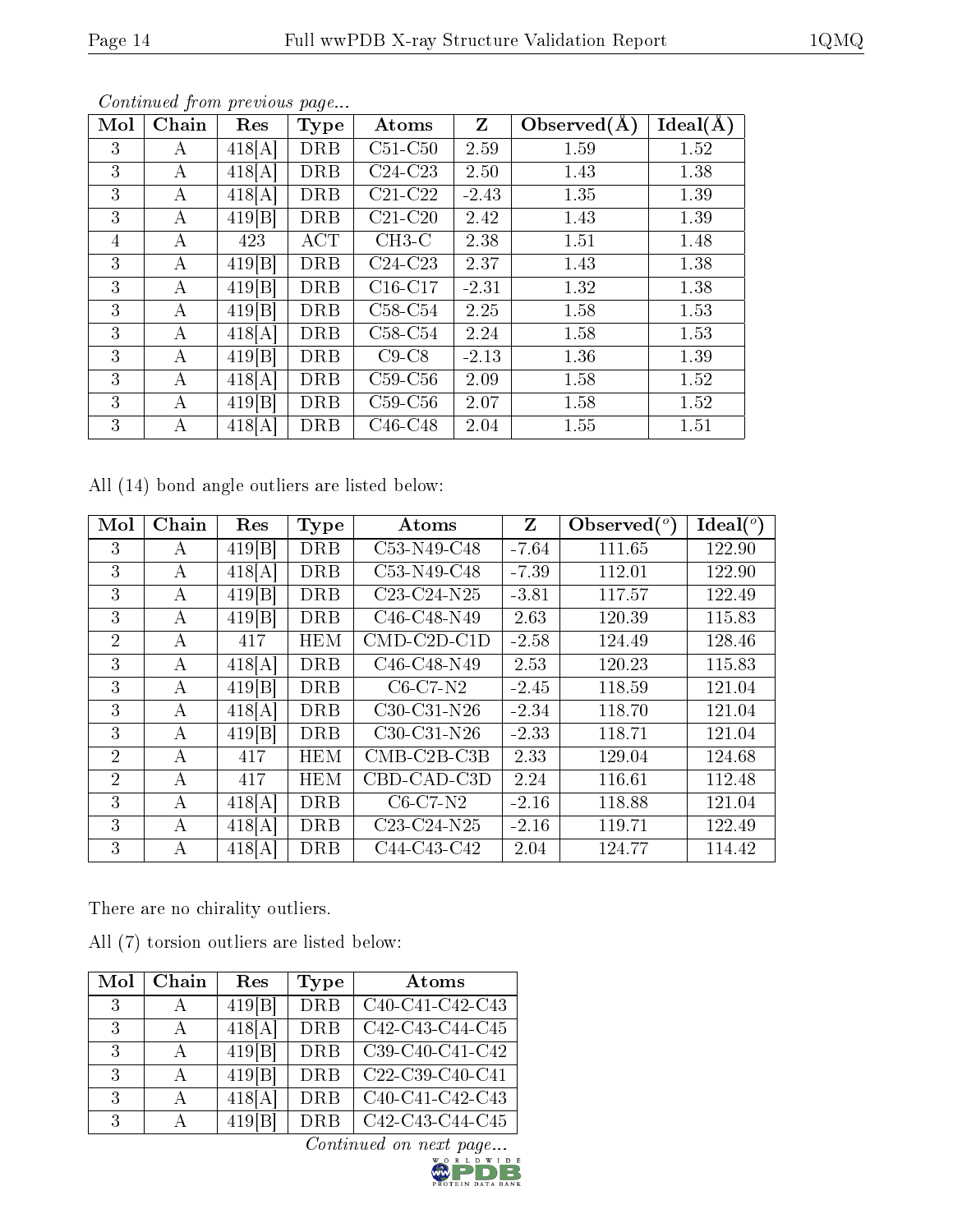Continued from previous page...

| Mol | $\mid$ Chain | <b>Res</b> | Atoms                        |
|-----|--------------|------------|------------------------------|
|     |              |            | $DRB$ $\mid$ C54-C53-N49-C48 |

There are no ring outliers.

4 monomers are involved in 43 short contacts:

| Mol | Chain | Res   | Type | Clashes | Symm-Clashes |
|-----|-------|-------|------|---------|--------------|
|     |       | 419 B | DRB  | 23      |              |
|     |       | 423   |      |         |              |
|     |       | 424   |      | 13      |              |
|     |       |       | DRB  |         |              |

The following is a two-dimensional graphical depiction of Mogul quality analysis of bond lengths, bond angles, torsion angles, and ring geometry for all instances of the Ligand of Interest. In addition, ligands with molecular weight > 250 and outliers as shown on the validation Tables will also be included. For torsion angles, if less then 5% of the Mogul distribution of torsion angles is within 10 degrees of the torsion angle in question, then that torsion angle is considered an outlier. Any bond that is central to one or more torsion angles identified as an outlier by Mogul will be highlighted in the graph. For rings, the root-mean-square deviation (RMSD) between the ring in question and similar rings identified by Mogul is calculated over all ring torsion angles. If the average RMSD is greater than 60 degrees and the minimal RMSD between the ring in question and any Mogul-identied rings is also greater than 60 degrees, then that ring is considered an outlier. The outliers are highlighted in purple. The color gray indicates Mogul did not find sufficient equivalents in the CSD to analyse the geometry.

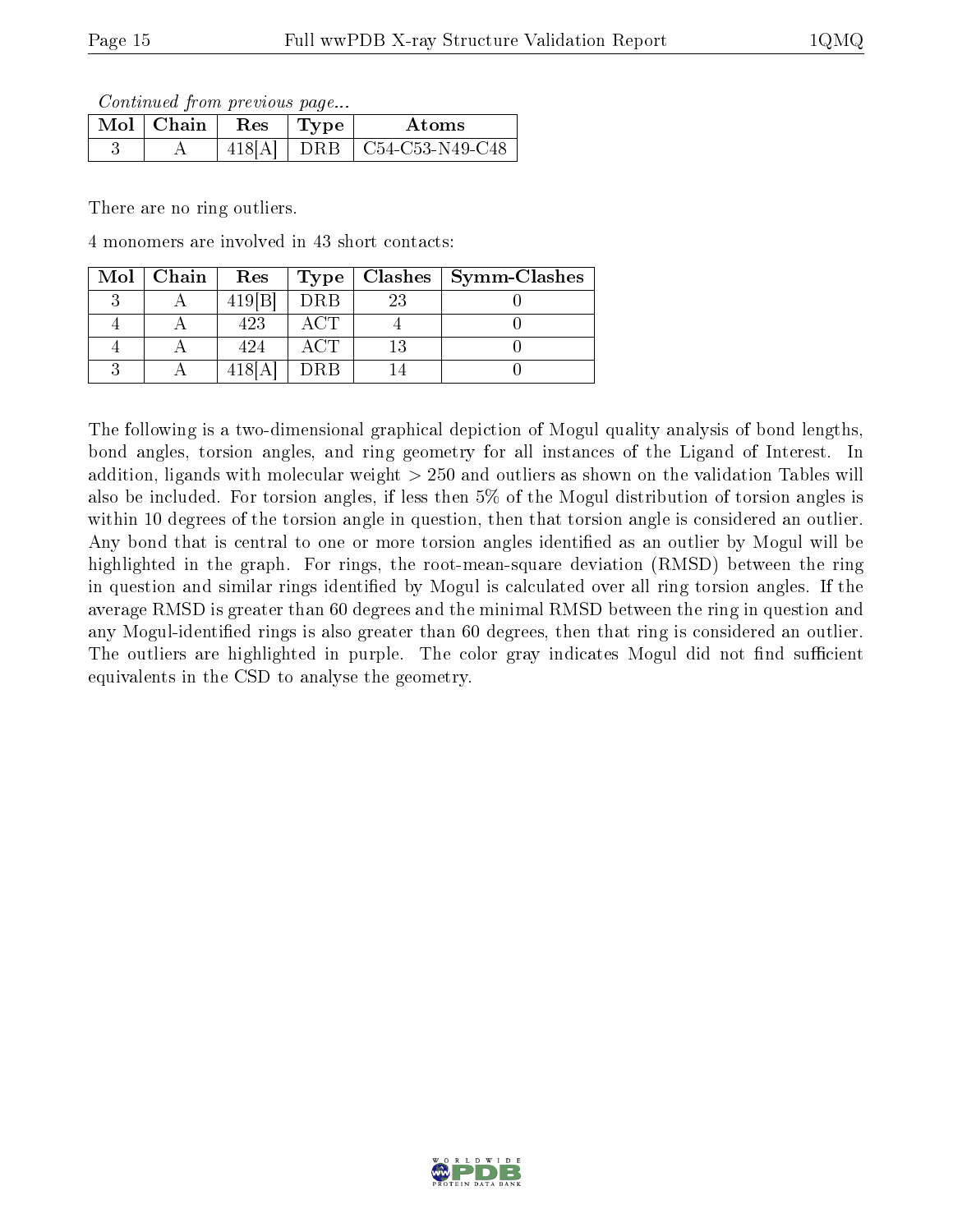

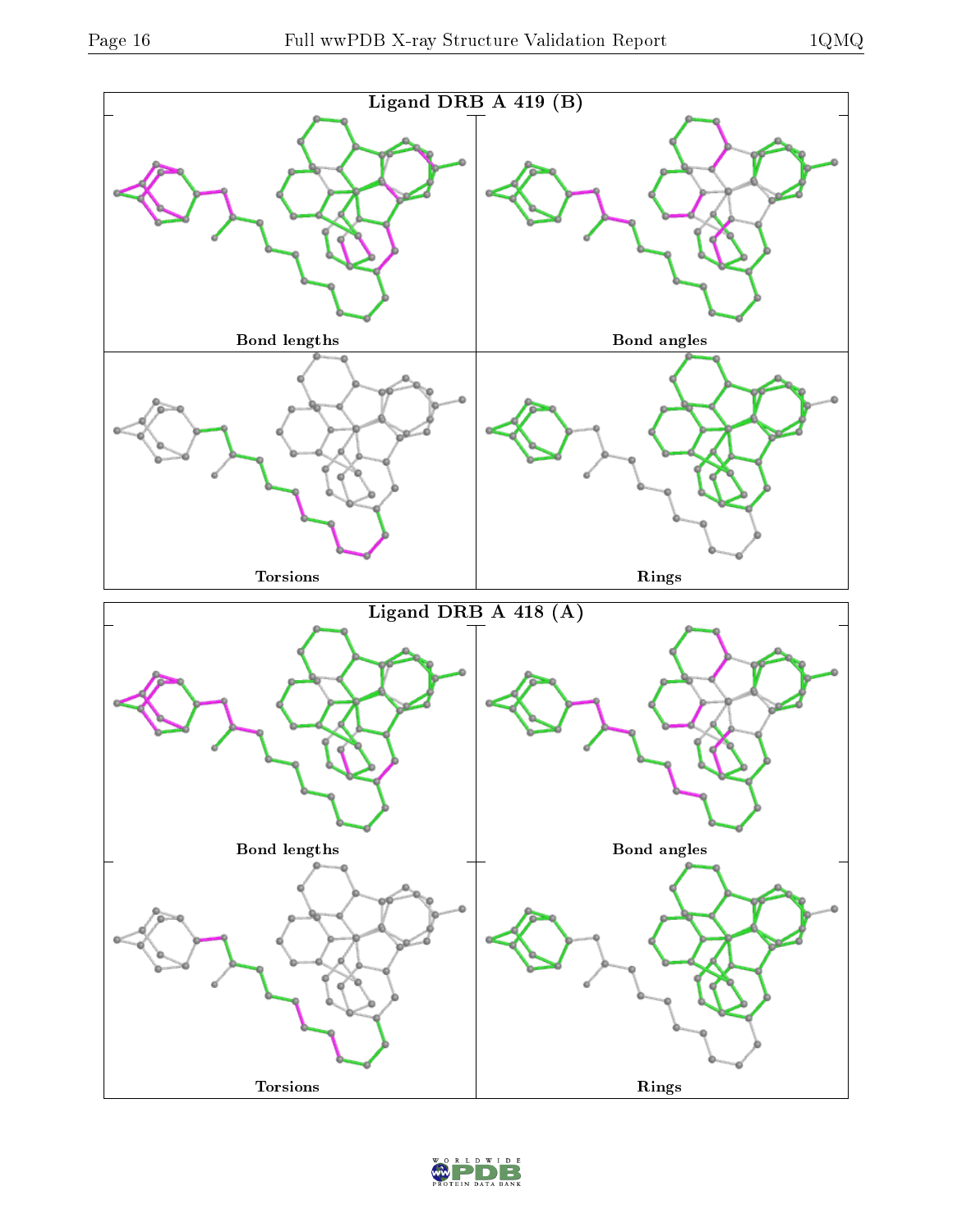



## 5.7 [O](https://www.wwpdb.org/validation/2017/XrayValidationReportHelp#nonstandard_residues_and_ligands)ther polymers (i)

There are no such residues in this entry.

## 5.8 Polymer linkage issues (i)

There are no chain breaks in this entry.